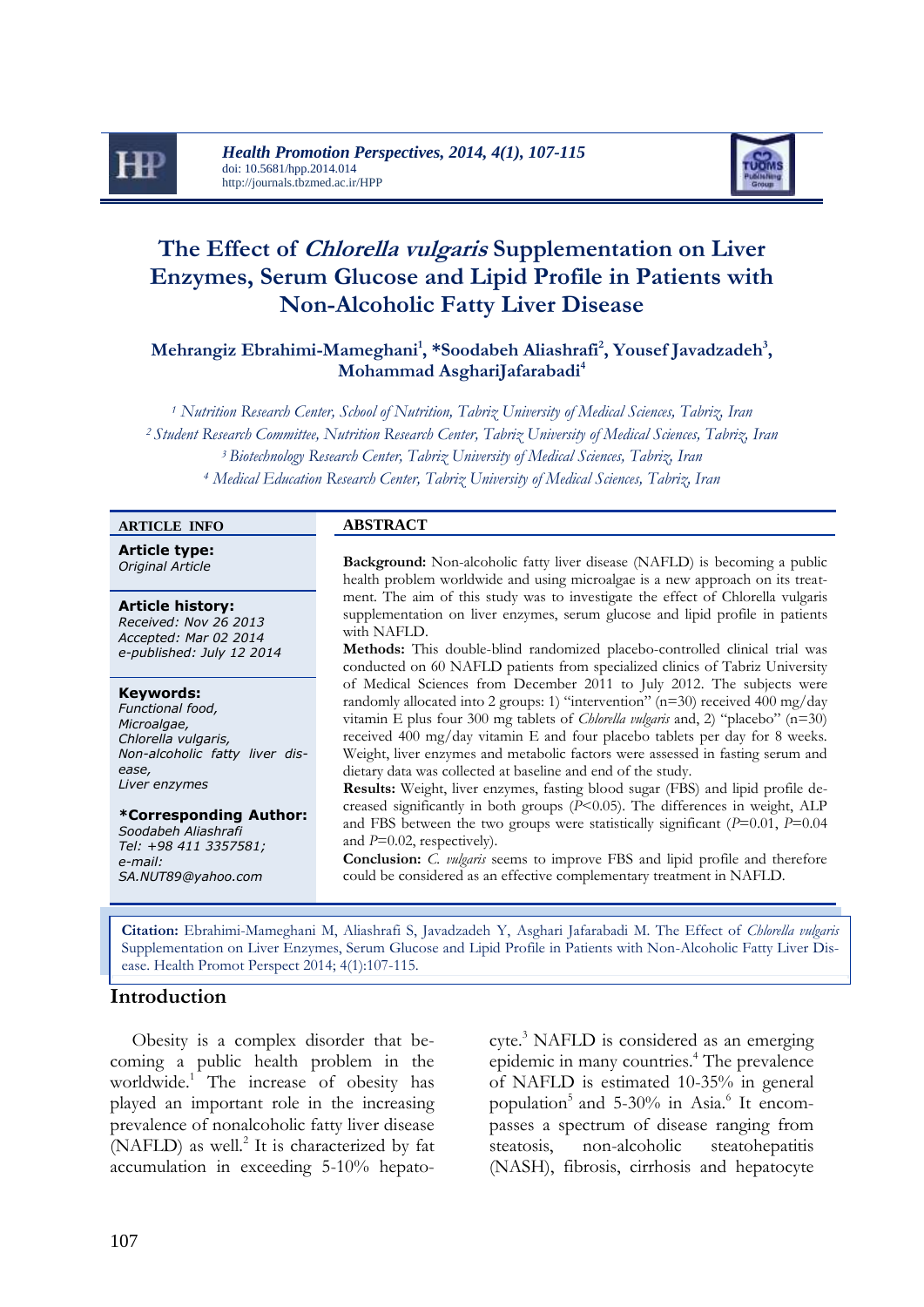carcinoma.<sup>7</sup> Although health promotion strategies regarding lifestyle factors such as diet therapy, increasing physical activity, surgical intervention and pharmacotherapy are recommended for NAFLD treatment,<sup>8</sup> there is no consensus. <sup>9</sup> However, sometimes weight loss is not achievable without using supplements for controlling food intake. $10$ One of the weight loss supplements is chlorella vulgaris *(C. vulgaris)* as a functional food supplements. $11$ 

Chlorella – a unicellular green microalgaeis popular as functional food and alternative medicine in worldwide, particularly in Asia.<sup>12,13</sup> It is used as a dietary supplement because of providing high amount of amino acids (apart from methionine and tyrosine), minerals, vitamins, fiber and bioactive compounds.11,14 Many studies have reported certain beneficial physiological effects against oxidation, cataract, bacterial and viral infection, and inflammation as well as weight loss, hypoglycemic and hypocholesterolemic effects in rats, mice and other laboratory animals.15,16 However, there are limited clinical trials particularly in human.<sup>17</sup> Lee et al. reported that chlorella containing diets increased total amount of excreted feces and lipids and subsequently, lowered liver and serum total lipids, triglycerides (TG) and total cholesterol (TC) without any significant reduction in alanin aminotransferase (ALT) and aspartate aminotransferase (AST) concentrations in animals. <sup>18</sup> In a clinical trial, consumption of chlorella tablets for 16 weeks led to activation of insulin signaling pathways in subjects who were at risk of lifestyle –related diseases and therefore resulted in decreases in serum levels of fasting glucose (FBS) and TC.<sup>17</sup>

*Chlorella vulgaris*, a strain of chlorella, has been recently studied.<sup>18</sup> There is evidence reporting hypoglycemic and hypolipidemic effects of *C. vulgaris*. 19,20 For example, *C. vulgaris* significantly decreases serum glucose and improve insulin sensitivity in diabetic rats.<sup>14</sup> Indeed, *C. vulgaris* may be effective for the prevention of dyslipidemia.<sup>20</sup> Supplementation with *C. vulgaris* decreased weight,

ALT, AST and TG levels in NAFLD patients.<sup>21</sup>

There is no convincing evidence for hypoglycemic and hypolipidemic effects of *C. vulgaris* in NAFLD patients. As there are limited evidence, e.g. RCTs and also human studies indicating the health beneficial effects of *C. vulgaris* in NAFLD, therefore, this study was aimed to investigate the effect of *C. vulgaris* supplementation on Liver enzymes, serum glucose and lipid profile in patients with NAFLD.

## **Materials and Methods**

This double-blind, randomized controlled clinical trial was carried out on 70 obese adult patients with NAFLD recruited from clinics of Tabriz University of Medical Sciences from December 2011 to July 2012. Sample size was determined based on primary information obtained from the study by Mizoguchi et al.  $(2008)^{17}$  for high-density lipoprotein cholesterol (HDL-c). The study protocol was approved by the Ethics Committee of Tabriz University of Medical Sciences and was registered in the Iranian Registry of Clinical Trials website (IRCT201202233320N7).

Sample Size was computed 26 per group by considering  $\alpha = 0.05$  and a power of 90%. This number was increased to 30 per group to accommodate the anticipated dropout rate.

All participants underwent ultrasonography for determining fatty liver by a single sonographist. Echogenisity grading was performed using Sonoace X4 Medisio (South Korea). NAFLD is defined by elevated liver enzymes (ALT greater than 31 mg/dl and 41 mg/dl and AST greater than 31 mg/dl and 47 g/dl in women and men , respectively) and echogenicity grading of the liver was based on Saverymuttu et al.<sup>22</sup> i.e. "mild steatosis" as a slight increase in liver echogenicity and exaggeration of liver and kidney echo discrepancy, and relative preservation of echoes from the walls of the portal vein., "moderate steatosis" as a loss of echoes from the walls of the portal veins, particu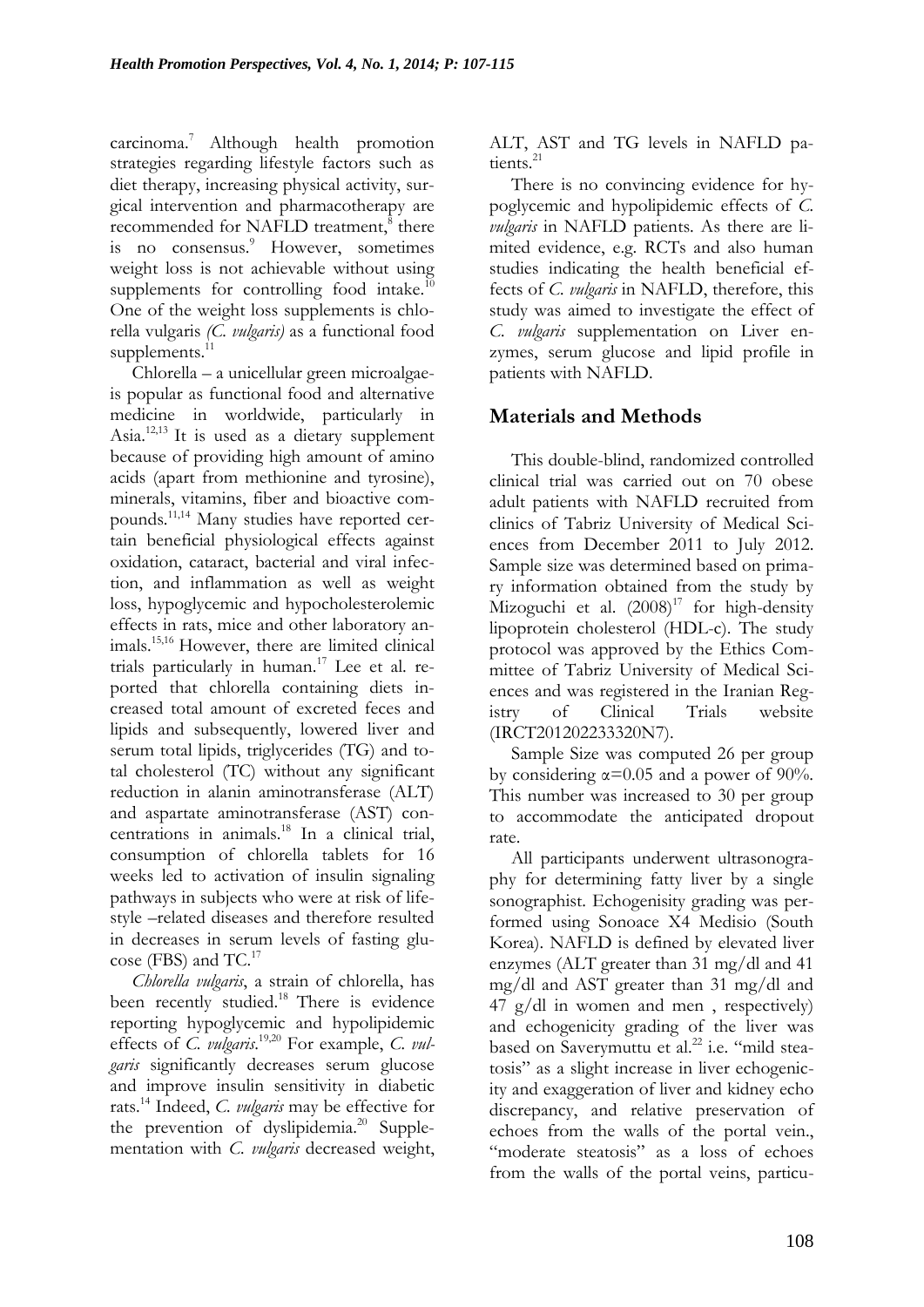larly from the peripheral branches, resulting in a feature less appearance of the liver as well as a greater posterior beam attenuation and a greater discrepancy between hepatic and renal echoes, and "severe steatosis" as a greater reduction in beam penetration, loss of echoes from most of the portal vein wall, inc. the main branches and a large discrepancy between hepatic and renal echoes.

Of totally 247 recruited patients, only 60 confirmed NAFLD patients met the inclusion criteria inc. aged 20-50 years from both genders, and BMI equal or over 30 kg/m<sup>2</sup>. Patients with liver diseases such as Wilson's disease, autoimmune liver disease, hemochromatosis, virus infection and alcoholic fatty liver as well as those with hepatotoxic, lipid lowering, metformin consumption and antihypertensive medication, contraceptive and estrogen were excluded.

The aim of the study was carefully explained to the patients and their written informed consent was obtained. Personal characteristics inc. demographic and disease history were obtained. Weight and height were measured with Seca scale (Hamburg, Germany) to the nearest 100 g and 0.5 cm, respectively and BMI was estimated. Dietary data was collected using a three-day dietary record and averages of 3-day energy and macro-nutrients intakes were analyzed using Nutritionist IV software. A self-reported questionnaire was used to estimate physical activity level.23-25

Patients were randomly allocated using a computer-generated random sequence into two groups; "intervention" and "placebo". The subjects were randomly allocated into two groups "*C. vulgaris*" and "placebo" groups. As vitamin E is commonly prescribed for NAFLD patients,<sup>25</sup> therefore, all patients in both groups received vitamin E 400 mg/d plus four 300 mg tablets of *C. vulgaris* (commercially available under the name of ALGOMED® (Bioprodukte Prof. Steinberg Produktions- und Vertriebs GmbH & Co KG,Germany) before breakfast (1 tablet), lunch (2 tablets) and dinner (1 tablet) was considered as *C. vulgaris* group while those in placebo group received 400 mg/d vitamin E and four placebos per day for 8 weeks (Fig.1). The dose of *C. vulgaris* used in this study was based on the trial conducted already. 21



**Fig. 1: Flow chart of the study**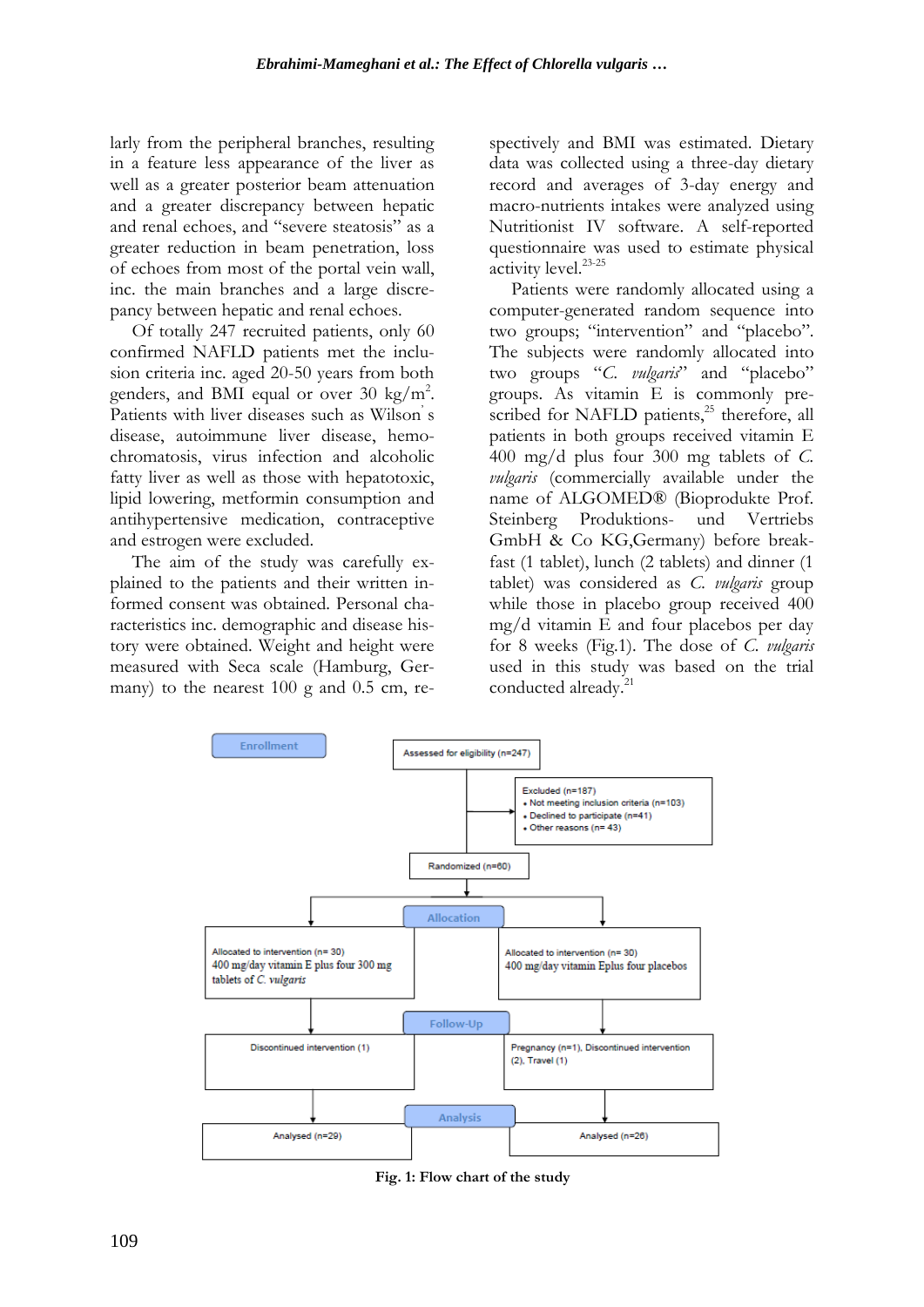The placebo tablets supplied by School of Pharmacy, Tabriz University of Medical Sciences, Iran were similar to *C. vulgaris* tablets in color and size. All participants were asked to maintain their usual lifestyle. Ten ml fasting blood samples was taken from each subject and after serum separation was used for assessing serum ALT, AST, ALP, FBS and lipid profile (inc. TC, LDL-C, HDL-C and TG). Liver enzymes and metabolic factors were measured by International Federation of Clinical Chemistry and Laboratory Medicine  $(IFCC)^{23}$  and enzymatic colorimetric assay respectively.

All statistical procedures were performed using SPSS software (ver. 17.0). Normality of continuous variable was tested by Kolmogorov-Smirnov test. Data are expressed as mean ± SD for normally distributed variables. Differences in mean of the continuous variables between the two groups were tested using analysis of covariance (ANCOVA) for adjusting for baseline measurements and covariates. Changes in biochemical parameters over the study period were estimated by after intervention minus baseline amount was done using paired *t*test. *P* value less than 0.05 was considered statistically significant.

## **Results**

Of totally 60 patients, 55 patients completed the study (n=29 and 26 for *C. vulgaris* and placebo groups, respectively) (Fig.1).

General characteristics of the study subjects are listed in Table 1.

There were no significant differences at baseline between the two groups in terms of age (37.00± 7.45 yr and 37.73±8.24 yr in intervention and placebo group, respectively), gender, marrital status, education level, physical activity and the severity of fatty liver. The mean daily macronutrient and dietary fiber intakes were shown in Table 2. Dietary data assessment over the study showed no significant changes in total energy intake, fat, protein and dietary fiber over the study in both group. There was significant reduction in carbohydrate intake in *C. vulgaris* group (*P*=0.02). There were no significant differences in the mean nutrient intakes between the two groups at baseline and also after 8 weeks.

The mean  $+$  SD of biochemical factors before and after intervention are shown in Table 3. At the beginning of the study, the groups were similar based upon weight, liver enzymes, serum FBS and lipid profile.

Weight decreased significantly in both groups (*P*<0.001). The mean weight change in the *C. vulgaris* group was significantly greater than the placebo group (*P*=0.001).

Both group showed significant reductions in ALT and ALP levels after 8 week period (*P*<0.001). AST declined in *C. vulgaris* group (*P*<0.001) while AST level remained unchanged in the placebo group (*P*>0.05). After 8 weeks of supplementation, no significant changes were observed in liver enzymes concentrations between the two groups (*P*>0.05).

| Characteristic                 | <i>C. vulgaris</i> ( $n = 29$ ) N (%) | Placebo(n= 26) N $(\frac{9}{0})$ | Sig. (Chi square) |
|--------------------------------|---------------------------------------|----------------------------------|-------------------|
| Male                           | 15(51.7)                              | 15(57.7)                         | 0.788             |
| Married                        | 27(93.1)                              | 23(88.5)                         | 0.659             |
| Less than high school          | 9(31)                                 | 14(53.8)                         |                   |
| Completed high school          | 14(48.2)                              | 8(30.76)                         | 0.870             |
| University certificate         | 6(20.68)                              | 49(15.38)                        |                   |
| Physical Activity <sup>+</sup> |                                       |                                  |                   |
| Inactive                       | 11(37.9)                              | 11(42.3)                         |                   |
| Light activity                 | 7(24.1)                               | 8(30.8)                          | 0.744             |
| Moderate activity              | 11(37.9)                              | 7(26.9)                          |                   |
| Severity of fatty liver‡       |                                       |                                  |                   |
| Mild                           | 14(48.3)                              | 17(65.4)                         |                   |
| Moderate                       | 13 (44.8)                             | 8(30.8)                          | 0.440             |
| Severe                         | 2(6.9)                                | 1(3.8)                           |                   |

**Table 1: Baseline characteristics of the NAFLD patients in each group**

**† PAL assessed based on Johansson et al/‡ Fatty liver grading was based on Saverymuttu et al.**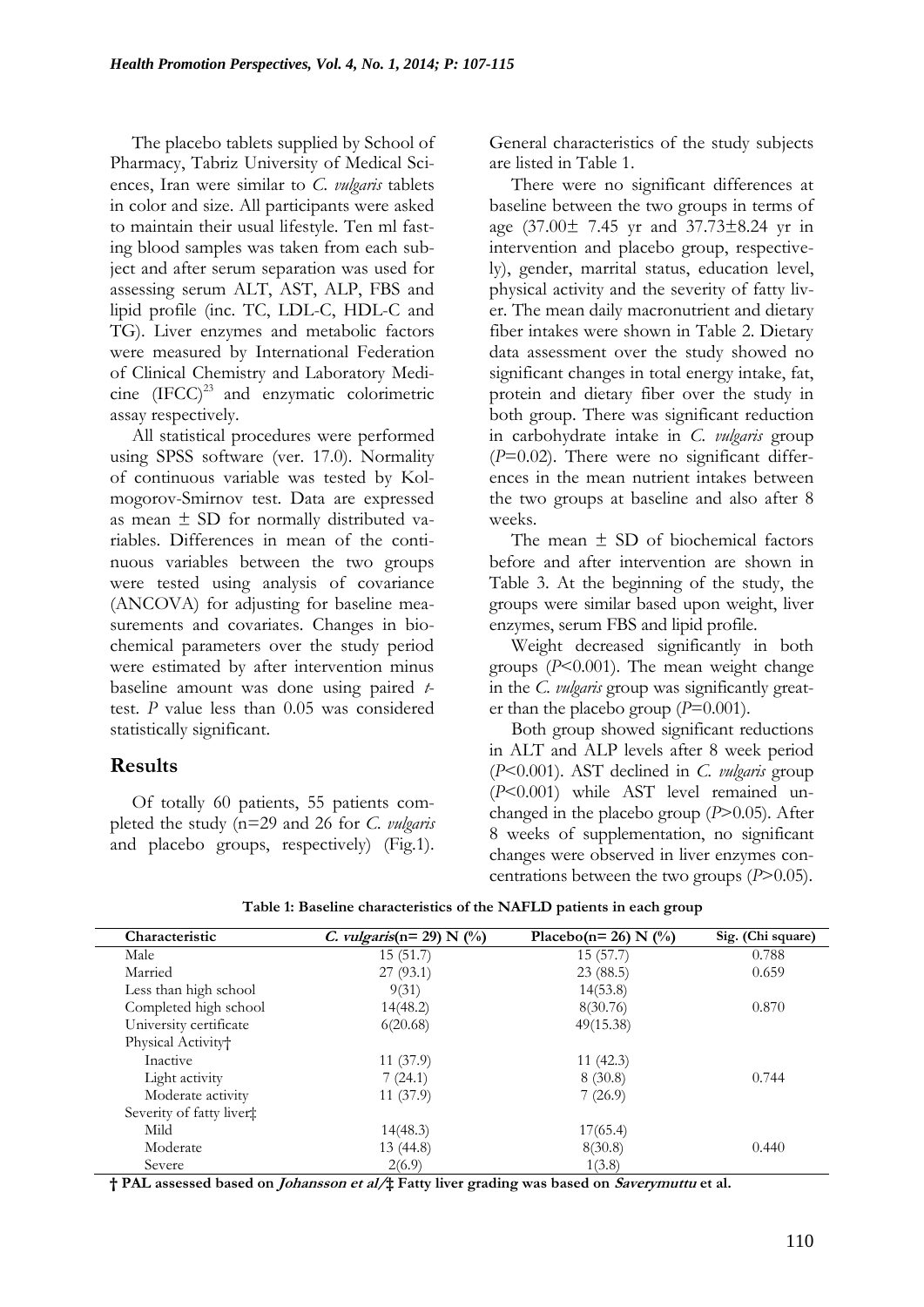## *Ebrahimi-Mameghani et al.: The Effect of Chlorella vulgaris …*

| $1$ able $2$ ; mean $\pm$ 5D daily total energy and macronutrient intakes before and after intervention |               |                              |                                  |          |  |
|---------------------------------------------------------------------------------------------------------|---------------|------------------------------|----------------------------------|----------|--|
|                                                                                                         |               | $C.$ vulgaris (n=29)         | Placebo $(n=26)$                 | $P^{**}$ |  |
| Energy (Kcal)                                                                                           | Before        | 1975 ± 424                   | $2008 \pm 584$                   | 0.81     |  |
|                                                                                                         | After         | $1944 \pm 370$               | 1969±550                         | 0.84     |  |
|                                                                                                         | $MD$ (CI 95%) | $-30(-72.69)$ to 11.24)      | $-39(-81.08 \text{ to } 2.49)$   |          |  |
|                                                                                                         | $P*$          | 0.145                        | 0.064                            |          |  |
| Carbohydrate(g)                                                                                         | Before        | $291.1 \pm 83$               | 248±94.9                         | 0.079    |  |
|                                                                                                         | After         | $264\pm70.3$                 | $248 \pm 70.3$                   | 0.409    |  |
|                                                                                                         | $MD$ (CI 95%) | 50.8(108.38 to 210.17)       | $0.12(-48.3 \text{ to } -21.02)$ |          |  |
|                                                                                                         | $P*$          | 0.02                         | 0.996                            |          |  |
| Dietary fiber $(g)$                                                                                     | Before        | $15.2 \pm 5.2 \pm 5.2$       | $16.6 \pm 16.3$                  | 0.225    |  |
|                                                                                                         | After         | 14.16±4.42                   | $20.3 \pm 16.6$                  | 0.201    |  |
|                                                                                                         | $MD$ (CI 95%) | $-1(-2.4 \text{ to } .30)$   | 3.6 ( $-3$ to $-10.3$ )          |          |  |
|                                                                                                         | $P*$          | 0.642                        | 0.272                            |          |  |
| Protein $(g)$                                                                                           | Before        | $72.2 \pm 17.4$              | $67.3 \pm 23.5$                  | 0.388    |  |
|                                                                                                         | After         | $71.6 \pm 15.9$              | $67.1 \pm 23.7$                  | 0.979    |  |
|                                                                                                         | $MD$ (CI 95%) | $-0.5(-2.8 \text{ to } 1.8)$ | $-2$ ( $-1.4$ to $0.9$ )         |          |  |
|                                                                                                         | $P*$          | 0.642                        | 0.621                            |          |  |
| Fat $(g)$                                                                                               | Before        | $54.7 \pm 16.5$              | $58,3 \pm 23.4$                  | 0.516    |  |
|                                                                                                         | After         | $51.80 \pm 18.80$            | $58 \pm 22.5$                    | 0.06     |  |
|                                                                                                         | MD (CI 95%)   | $-2.9(-5 \text{ to } 0.8)$   | $-.0.32(-2.1 \text{ to } 1.5)$   |          |  |
|                                                                                                         | $P*$          | 0.07                         | 0.723                            |          |  |

## **Table 2: Mean ± SD daily total energy and macronutrient intakes before and after intervention**

## **\*Paired t-test/\*\*Independent <sup>t</sup> test**

### **Table 3: Mean ± SD biochemical factors before and after intervention**

|                          |                   | $C.$ vulgaris (n=29)              | Placebo $(n=26)$                   | $\overline{P}$     |
|--------------------------|-------------------|-----------------------------------|------------------------------------|--------------------|
| Weight (Kg)              | Before            | 86.21±10.74                       | 89.50±13.87                        | 0.327 <sup>b</sup> |
|                          | After             | 82.60±11.5                        | 87.34±13.33                        | 0.01c              |
|                          | MD (CI 95%)       | $-3.60(-4.23 \text{ to } -2.97)$  | $-2.15$ ( $-2.76$ to $-1.54$ )     |                    |
|                          | Pa                | < 0.001                           | < 0.001                            |                    |
| BMI (kg.m <sup>2</sup> ) | Before            | $32.44 \pm 3.61$                  | 33.19±4.26                         | 0.489 <sup>b</sup> |
|                          | After             | $31.09 \pm 3.82$                  | $32.41 \pm 4.24$                   | 0.01c              |
|                          | $MD$ (CI $95\%$ ) | $-1.35(-1.59)$ to 1.11)           | $-0.77(-1.59)$ to $-1.11$ )        |                    |
|                          | Pa                | < 0.001                           | < 0.001                            |                    |
| $ALT$ (IU/L)             | Before            | 43.59±22.80                       | $42.62 \pm 23.71$                  | 0.878 <sup>b</sup> |
|                          | After             | 30.38±18.32                       | 36.88±22.83                        | 0.154c             |
|                          | MD (CI 95%)       | $-13.20$ ( $-18.68$ to $-7.73$ )  | $-5.73$ ( $-47$ to $-2.42$ )       |                    |
|                          | Pa                | < 0.001                           | 0.01                               |                    |
| AST (IU/L)               | Before            | 29.14±12.19                       | 28.69±12.34                        | 0.894 <sup>b</sup> |
|                          | After             | 21.93±9.01                        | $25.62 \pm 10.6$                   | 0.188c             |
|                          | $MD$ (CI $95\%$ ) | $-10.80$ ( $-29.04$ to $-12.75$ ) | $-7.68$ ( $-21.33$ to 14.58)       |                    |
|                          | Pa                | < 0.001                           | 0.07                               |                    |
| ALP (IU/L)               | Before            | 188.59±55.31                      | 194.15±70.21                       | 0.744 <sup>b</sup> |
|                          | After             | 158.79±52.72                      | $191.50 \pm 63.13$                 | 0.04c              |
|                          | MD (CI 95%)       | $-29.79$ ( $-43.28$ to $-16.30$ ) | $-2.65(-8.44 \text{ to } -6.83)$   |                    |
|                          | Pa                | < 0.001                           | < 0.001                            |                    |
| FBS(mg/dl)               | Before            | 97.28±12.36                       | 97.42±15.37                        | 0.565 <sup>b</sup> |
|                          | After             | 89.31±10.93                       | 95.96±14.17                        | 0.02c              |
|                          | MD (CI 95%)       | $-7.96$ ( $-11.21$ to $-4.71$ )   | $-1.46$ ( $-4.69$ to $-1.77$ )     |                    |
|                          | Pa                | < 0.001                           | < 0.001                            |                    |
| $TC$ (mg/dl)             | Before            | 212.03±40.60                      | 204.88±37.24                       | 0.501 <sub>b</sub> |
|                          | After             | 186.59±3.99                       | 192.35±33.81                       | 0.821c             |
|                          | $MD$ (CI $95\%$ ) | $-25.44$ ( $-35.10$ to $-15.79$ ) | $-12.53(-20.22 \text{ to } -4.84)$ |                    |
|                          | Pa                | < 0.001                           | < 0.001                            |                    |
| LDL-c $(mg/dl)$          | Before            | 131.08±35.63                      | $122.51 \pm 31.59$                 | 0.561 <sup>b</sup> |
|                          | After             | 110.92±28.37                      | $112.51 \pm 31.59$                 | 0.825c             |
|                          | MD (CI 95%)       | $-20.16$ ( $-30.40$ to $-9.92$ )  | $-10.17$ ( $-19.31$ to $-1.02$ )   |                    |
|                          | Pa                | < 0.001                           | < 0.001                            |                    |
| $HDL-c$ (mg/dl)          | Before            | $41.59 \pm 8.36$                  | 43.58±10.65                        | 0.442 <sub>b</sub> |
|                          | After             | $45.93 \pm 8.54$                  | $43.81 \pm 10.39$                  | 0.845c             |
|                          | MD (CI 95%)       | 4.34(1.19 to 7.49)                | $0.23(-2.94 \text{ to } 3.40)$     |                    |
|                          | Pa                | 0.04                              | < 0.001                            |                    |
| $TG \, (mg/dl)$          | Before            | 178.86±8.36                       | 169.73±81.14                       | 0.694 <sub>b</sub> |
|                          | After             | 156.36±66.27                      | $160.81 \pm 70.61$                 | 0.318c             |
|                          | MD (CI 95%)       | $-22.50$ ( $-43.83$ to $-1.16$ )  | $-8.92(-26.15 \text{ to } 8.30)$   |                    |
|                          | Pa                | < 0.001                           | < 0.001                            |                    |

**ALT: -Alanin aminotransferase; AST: Aspartate aminotransferase ; ALP:Alkalin phosphatase ; FBS: Fasting blood sugar; TC: Total cholesterol; LDL-c: Low-Density lipoprotein; HDL: High- Density lipoprotein; TG: Triglycerides; MD: Mean differences; CI: Confidence Interval/<sup>a</sup> : Paired t-test; <sup>b</sup>: Independent <sup>t</sup> test ;<sup>c</sup> : Based on Ancova adjusted for baseline values and carbohydrate intake**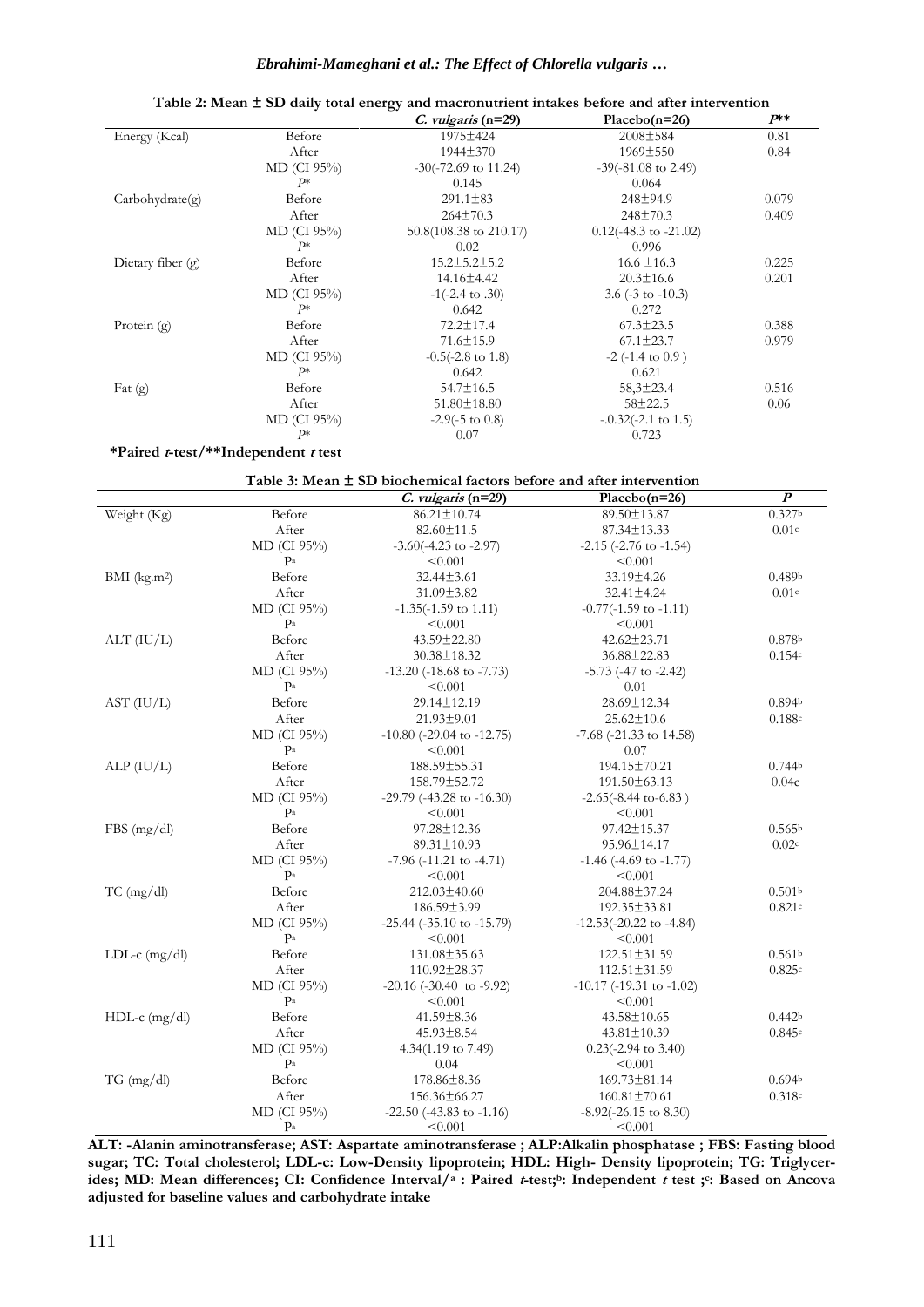Both groups showed significant reduction in the serum glucose level after 8 week period (*P*<0.001) and the mean change in glucose level between the two group reached statistically significant level (*P*=0.02) i.e. the *C. vulgaris* group had more reduction than the placebo group. Serum TC, LDL-c, TG levels decreased significantly (*P*<0.001) while HDL-c level increased (*P*=0.04) in the both groups. No significant changes in serum lipid profile were observed between the two groups  $(P>0.05)$ .

# **Discussion**

This study has provided insights into the weight loss effect of *C. vulgaris* supplementation among NAFLD patients. In the present study, significant reductions were found in ALT and ALP levels in both groups and AST declined in *C. vulgaris* group. Although there are limited studies examining the effect of chlorella on liver function, Lee et al.<sup>18</sup> had tested different diets containing 5% and 10% w/w chlorella compared with diet without chlorella on liver enzymes in rats and found that ALT and AST levels did not change after consumption of chlorella-containing diets. Indeed, Panahi et al. $^{21}$  in a clinical trial with *C. vulgaris* consumption (1200 mg/day) for three months among NAFLD patients showed significant reductions in ALT and AST in *C. vulgaris* group *vs.* control group. The probable effect of chlorella on liver function could be due to its effect on weight.<sup>26</sup> To the best of our knowledge, the only study found to investigate the effect of chlorella (i.e. *C. vulgaris*) on liver enzymes as well as weight was Panahi et al. study.<sup>21</sup> They assessed the effect of metformin 750 mg and vitamin E (200mg/day) plus *C. vulgaris* in NAFLD patients as a supplement (1200 mg/day) on weight and serum ALT and AST levels in compared with control group (only metformin and vitamin E). They found statistically significant reduction in weight parallel to decreases in ALT and AST levels in NAFLD patients after consuming *C.vulgaris.*

Mechanism underlying the improvement of liver enzymes could be explained by weight loss effects of *C. vulgaris*. Among adults with NAFLD showed significant changes in ALT and liver histology after weight loss. 27,28 Since weight loss in the *C. vulgaris* group was greater than the placebo group in the present study, it seems weight loss leads to decrease in hepatic triglyceride content and glyconeogenesis which eventually results in reduction in ALT concentration.<sup>29</sup> On the other hand, decline in liver enzymes correlated with improvement in insulin resistance.<sup>30,31</sup>

In the present study, FBS level decreased significantly in both group after at the end of the study. The change in FBS level was statistically significant between the two groups. Yuh et al. examined the effect of 100 mg/kg chlorella consumption on streptozocin (STZ) induced diabetic mice and found hypoglycemic effect, enhanced and prolonged the hypoglycemic effects of exogenous insulin at a dose which does not produce hypoglycemia in STZ mice.<sup>12</sup> Cherng et al. in another study reported a decrease in Nonesterificated fatty acid (NEFA) level and enhanced glucose uptake after chlorella consumption in diabetic mice.<sup>19</sup> Results of a study on diabetic rats for the effect of *C. vulgaris* on serum glucose level did not support the hypoglycemic effects of *C. vulgaris*,<sup>11</sup> possibly due to short period of time. In a human clinical trial, consumption of chlorella supplement among high- risk human subjects for lifestyle-related diseases resulted in an improvement in glucose metabolism and noticeable reduction in serum glucose level.<sup>17</sup> Chlorella enhances glucose uptake,<sup>12</sup> decreases NEFA level<sup>19</sup> and subsequently, lowers blood glucose. However, studies testing the hypoglycemic effects of *C. vulgaris* are rare. Several mechanisms for hypoglycemic effects of *C. vulgaris* have been proposed, i.e. reduction in plasma NEFA concentration which improves glucose uptake, glucose utilization, enhances the suppression of hepatic glucose production $19$  as well as activation of insulin signaling pathways results from changes in gene expression in the peripheral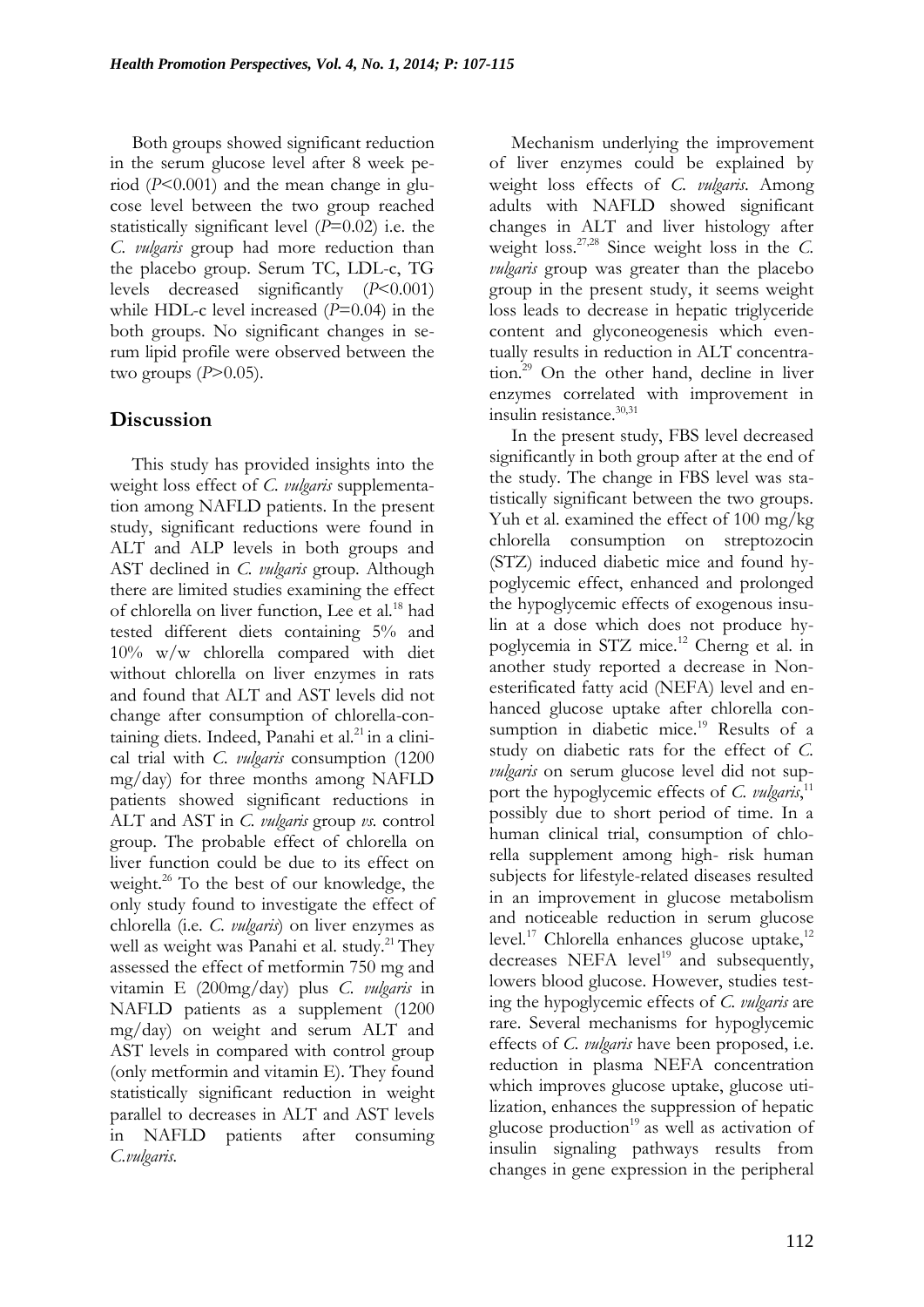blood cells<sup>17</sup> are the possible mechanisms. Chlorella consumption attenuated apoptosis and increased cell survival in pancreatic beta cells mediated by p53 down regulating.<sup>32</sup>

There were reductions in TC, TG and LDL-C concentrations not only in the *C. vulgaris* but also in placebo group with no difference between the groups. Shibata et al. tested three different chlorella containing diets (0%, 5%, and 10% w/w) on hyperlipidemic rats and found lower TG and TC levels in 5% and 10% groups *vs.* 0% group.<sup>15</sup> Consumption of chlorella powder resulted in a significant decrease in serum and liver cholesterol and TG in rats.<sup>18</sup> Finally, in a recent study by Panahi et al. $33$  it was reported that, TC, LDL-c and TG are reduced in dyslipidemic subjects with supplementation of 600 mg/day *C. vulgaris*. The hypolipidemic effect of *C. vulgaris* appears to be largely attributable to its fiber content (i.e.13  $g/100$ ). Fiber causes high fecal steroid exertion as a consequence of the reduction in intestinal absorption Indeed, *C. vulgaris* consumption has reported to enhance the hepatic degradation of cholesterol by up-regulation the expression of Cholesterol 7α hydroxylase(the enzyme converts cholesterol to bile acids).<sup>19</sup> TG lowering effects of *C. vulgaris* is possibly related to the lowering effect in plasma NEFA level because plasma NEFA is stored as TG in the liver.<sup>22</sup>*C. vulgaris* supplement contains niacin (23.8 mg/100g *C. vulgaris* or 0.28 mg in 4 tablets) as a reputed medication for hyperlipidemia in each day as well as Omega-3 fatty acids which may be responsible for the hypotriglyceridemic effects of this microalgae.<sup>3</sup>

As we tested the metabolic effects of *C. vulgaris* on relatively low sample size, with low dose and during short follow-up period, further long-term clinical trials are suggested.

## **Conclusion**

Overall, 1200 mg *C. vulgaris* supplementation compared with placebo could better decrease weight, serum glucose level and improve lipid profile as well as liver functionin NAFLD patients. Further studies in

human subjects are needed to investigate the mechanism underlying insulin resistance, inflammation or oxidative stress in pathogenesis of NAFLD.

# **Acknowledgements**

We kindly acknowledge Nutrition Research Center, Research Deputy of Tabriz University& Student Research Committee of Medical Sciences for their financial support. This article is provided from MSc. thesis with registered number at Tabriz University of Medical Sciences. The authors would like to thanks Iranians Green Future Co. (Tehran, Iran) for providing *C. vulgaris* tablets.

## **Competing Interests**

The authors declare that there is no conflict of interests.

## **References**

- 1. Yilmaz Y, Younossi ZM. Obesityassociated nonalcoholic fatty liver disease. *[Clin Liver Dis](http://www.ncbi.nlm.nih.gov/pubmed/?term=Obesity-associated+nonalcoholic+Fatty+liver+disease.+Yilmaz+Y%2C+Younossi+ZM.)* 2014;18:19-31.
- 2. [Corey KE,](http://www.ncbi.nlm.nih.gov/pubmed?term=Corey%20KE%5BAuthor%5D&cauthor=true&cauthor_uid=24274861) [Kaplan LM.](http://www.ncbi.nlm.nih.gov/pubmed?term=Kaplan%20LM%5BAuthor%5D&cauthor=true&cauthor_uid=24274861) Obesity and liver disease: the epidemic of the twenty-first century. *[Clin Liver Dis](http://www.ncbi.nlm.nih.gov/pubmed/?term=Obesity+and+liver+disease%3A+the+epidemic+of+the+twenty-first+century.+Corey+KE%2C+Kaplan+LM.)* 2014;18:1-18.
- 3. Paradis V, Bedossa P. Definition and natural history of metabolic steatosis: histology and cellular aspects. *Diabetes Metab* 2008;34:638-642.
- 4. Bellentani S, Marino M. Epidemiology and natural history of non-alcoholic fatty liver disease (NAFLD). *Ann Hepatol* 2009;8:S4- 8.
- 5. [Schwimmer JB,](http://www.ncbi.nlm.nih.gov/pubmed?term=Schwimmer%20JB%5BAuthor%5D&cauthor=true&cauthor_uid=17015527) [Deutsch R,](http://www.ncbi.nlm.nih.gov/pubmed?term=Deutsch%20R%5BAuthor%5D&cauthor=true&cauthor_uid=17015527) [Kahen T,](http://www.ncbi.nlm.nih.gov/pubmed?term=Kahen%20T%5BAuthor%5D&cauthor=true&cauthor_uid=17015527)  [Lavine JE,](http://www.ncbi.nlm.nih.gov/pubmed?term=Lavine%20JE%5BAuthor%5D&cauthor=true&cauthor_uid=17015527) [Stanley C,](http://www.ncbi.nlm.nih.gov/pubmed?term=Stanley%20C%5BAuthor%5D&cauthor=true&cauthor_uid=17015527) [Behling C.](http://www.ncbi.nlm.nih.gov/pubmed?term=Behling%20C%5BAuthor%5D&cauthor=true&cauthor_uid=17015527) Prevalence of fatty liver in children and adolescents. *Pediatrics* 2006;118:1388-1393.
- 6. Amarapurkar DN, Hashimoto E, Lesmana LA, Sollano JD, Chen PJ, Goh KL, et al. How common is non-alcoholic fatty liver disease in the Asia–Pacific region and are there local differences? *J Gastroenterol Hepatol* 2007;22:788-793.
- 7. Durazzo M, Belci P, Collo A, Grisoglio E, Bo S. Focus on therapeutic strategies of nonalcoholic Fatty liver disease. *Int J Hepatol* 2012; 2012:464706.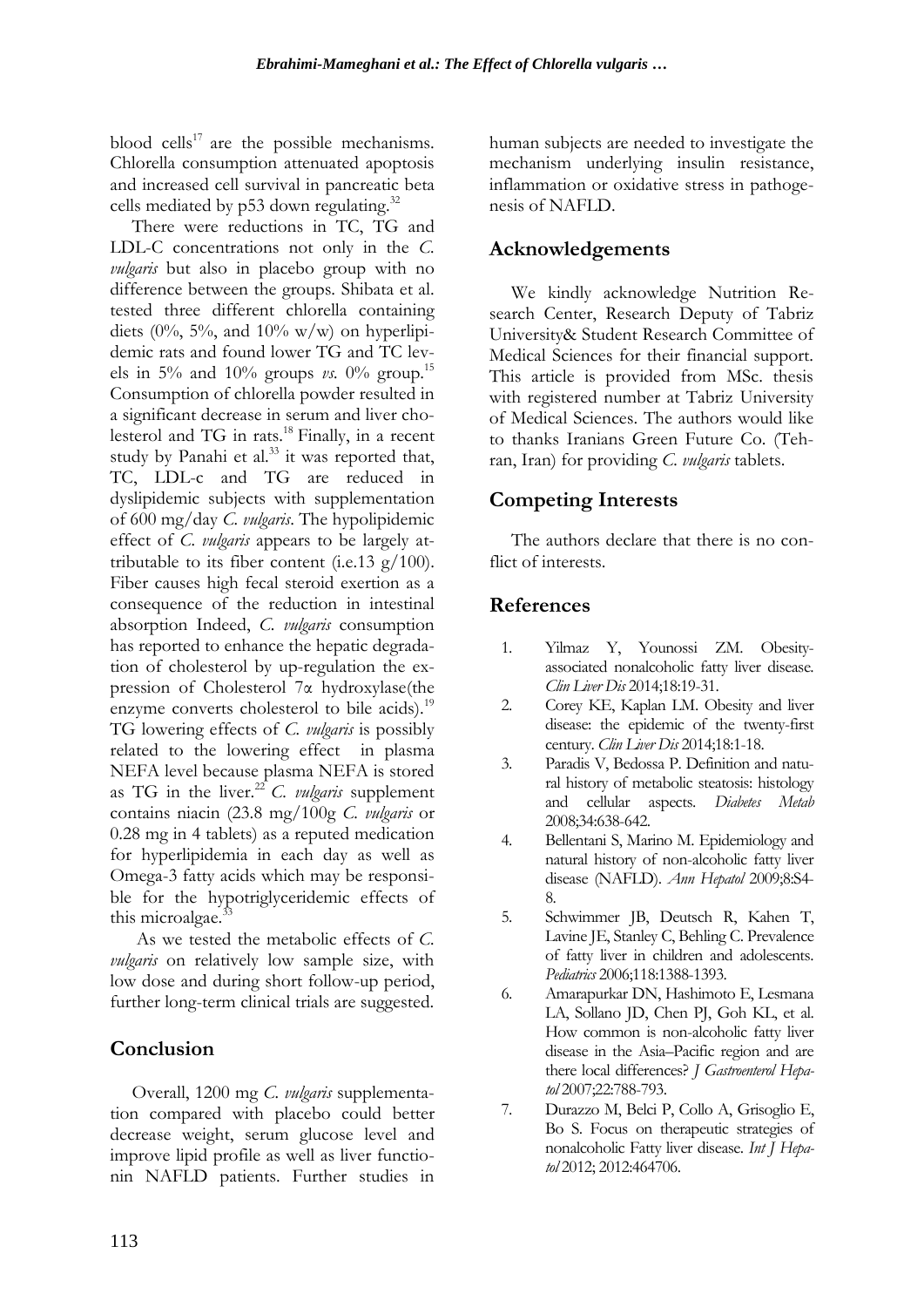- 8. Torres DM, Harrison SA. Diagnosis and therapy of nonalcoholic steatohepatitis. *Gastroenterology* 2008;134:1682-1698.
- 9. Kim CH, Younossi ZM. Nonalcoholic fatty liver disease: a manifestation of the metabolic syndrome. *Cleve Clin J Med* 2008;75:721-728.
- 10. Duvnjak M, Tomasic V, Gomercic M, Smircic Duvnjak L, Barsic N, Lerotic I. Therapy of nonalcoholic fatty liver disease: current status. *J Physiol Pharmacol* 2009;60 Suppl 7:57-66.
- 11. Aizzat O, Yap SW, Sopiah H, Madiha MM, Hazreen M, Shailah A, et al. Modulation of oxidative stress by Chlorella vulgaris in streptozotocin (STZ) induced diabetic Sprague-Dawley rats. *Adv Med Sci* 2010;55:281-288.
- 12. Jong-Yuh C, Mei-Fen S. Potential hypoglycemic effects of Chlorella in streptozotocin-induced diabetic mice. *Life Sci* 2005;77:980-990.
- 13. Yamagishi S, Nakamura K, Inoue H. Therapeutic potentials of unicellular green alga Chlorella in advanced glycation end product (AGE)-related disorders. *Med Hypotheses* 2005;65:953-955.
- 14. Jeong H, Kwon HJ, Kim MK. Hypoglycemic effect of Chlorella vulgaris intake in type 2 diabetic Goto-Kakizaki and normal Wistar rats. *Nutr Res Pract* 2009;3:23-30.
- 15. Shibata S, Hayakawa K, Egashira Y, Sanada H. Hypocholesterolemic mechanism of Chlorella: Chlorella and its indigestible fraction enhance hepatic cholesterol catabolism through up-regulation of cholesterol 7alpha-hydroxylase in rats. *Biosci Biotechnol Biochem* 2007;71:916-925.
- 16. Guzmán S, Gato A, Lamela M, Freire-Garabal M, Calleja JM. Anti-inflammatory and immunomodulatory activities of polysaccharide from Chlorella stigmatophora and Phaeodactylum tricornutum. *Phytother Res* 2003;17:665-670.
- 17. Mizoguchi T, Takehara I, Masuzawa T, Saito T, Naoki Y. Nutrigenomic studies of effects of Chlorella on subjects with high-risk factors for lifestyle-related disease. *J Med Food* 2008;11:395-404.
- 18. Lee HS, Park HJ, Kim MK. Effect of Chlorella vulgaris on lipid metabolism in Wistar rats fed high fat diet. *Nutr Res Pract* 2008;2:204-210.
- 19. Cherng JY, Shih MF. Improving glycogenesis in Streptozocin (STZ) diabetic mice after administration of green algae Chlorella. *Life Sci* 2006;78:1181-1186.
- 20. Chovančíková M, Šimek V. Effects of hight–fat and Chlorella vulgaris feeding on changes in lipid metabolism in mice. *Biologia Bratislava* 2001;56:661-666.
- 21. Panahi Y, Ghamarchehreh ME, Beiraghdar F, Zare R, Jalalian HR, Sahebkar A. Investigation of the effects of Chlorella vulgaris supplementation in patients with non-alcoholic fatty liver disease: a randomized clinical trial. *Hepatogastroenterology* 2012;59: 2099- 2103.
- 22. Saverymuttu SH, Joseph AE, Maxwell JD. Ultrasound scanning in the detection of hepatic fibrosis and steatosis. *Br Med J (Clin Res Ed)* 1986;292:13-15.
- 23. Okorodudu AO, Pelletier PR, Valcour AA, Bowers GN Jr, McComb RB. Evaluation of the IFCC reference method for alanine aminotransferase: spurious blank ALT activity due to contamination of D-alanine with L-alanine, and recommendations for a correction. *Clin Chem* 1989;35:153-156.
- 24. Johansson G, Westerterp KR. Assessment of the physical activity level with two questions: validation with doubly labeled water. *Int J Obes* (Lond) 2008;32:1031-1033.
- 25. Hoofnagle JH, Van Natta ML, Kleiner DE, Clark JM, Kowdley KV, Loomba R, et al. Vitamin E and changes in serum alanine aminotransferase levels in patients with non-alcoholic steatohepatitis. *Aliment Pharmacol Ther* 2013;38:134-143.
- 26. Petersen KF, Dufour S, Befroy D, Lehrke M, Hendler RE, Shulman GI. Reversal of nonalcoholic hepatic steatosis, hepatic insulin resistance, and hyperglycemia by moderate weight reduction in patients with type 2 diabetes. *Diabetes* 2005;54:603-608.
- 27. Knobler H, Schattner A, Zhornicki T, Malnick SD, Keter D, Sokolovskaya N, et al. Fatty liver--an additional and treatable feature of the insulin resistance syndrome. *QJM* 1999;92:73-79.
- 28. Bellentani S, Dalle Grave R, Suppini A, Marchesini G; Fatty Liver Italian Network. Behavior therapy for nonalcoholic fatty liver disease: the need for a multidisciplinary approach. *Hepatology* 2008;47:746-754.
- 29. Ueno T, Sugawara H, Sujaku K, Hashimoto O, Tsuji R, Tamaki S, et al. Therapeutic effects of restricted diet and